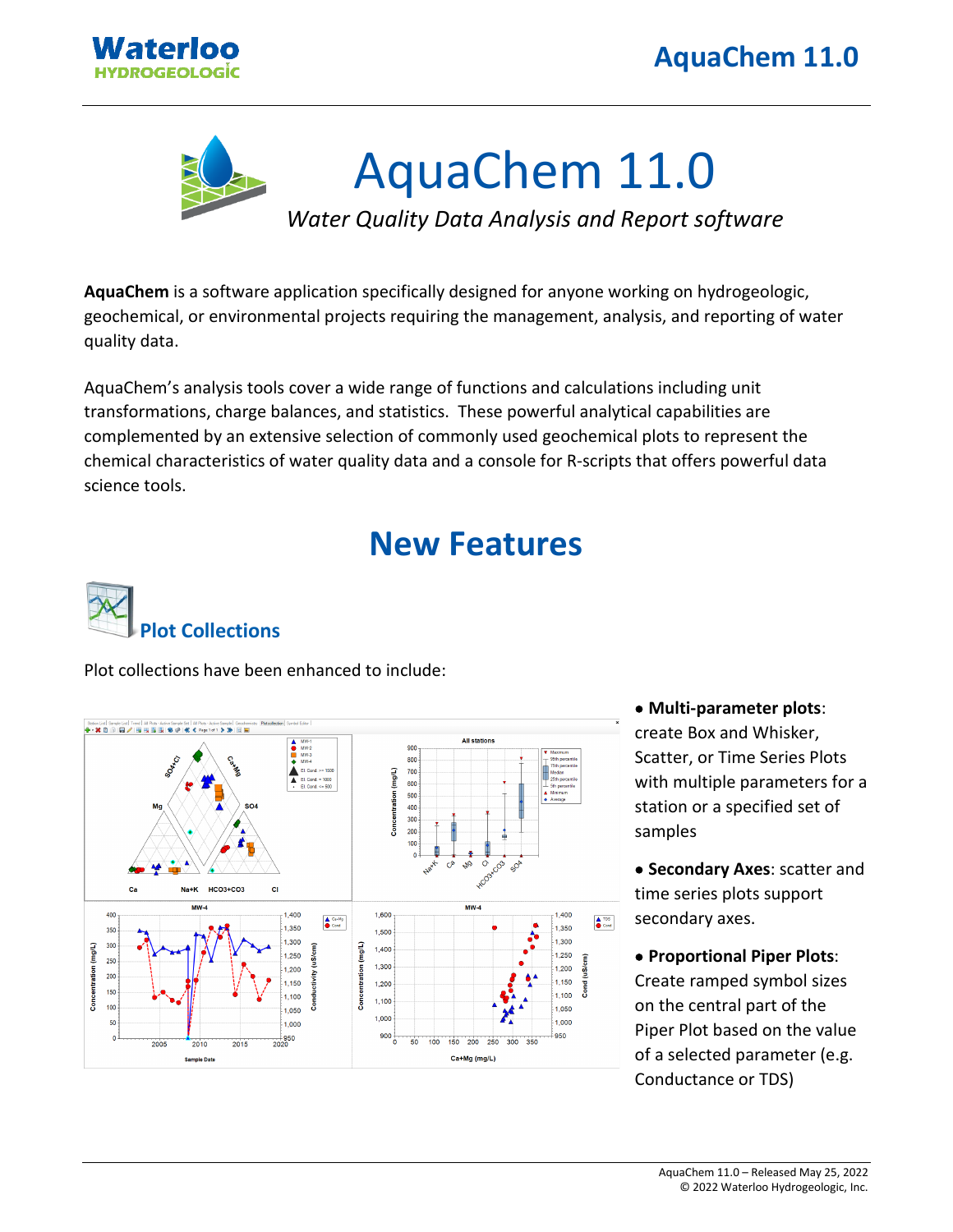**Waterloo HYDROGEOLOGİC** 

Additional Plot Collection Improvements include:

• **Automatic Non-Detect Symbols**: The symbols for data points on plots with non-detect QA flags can be automatically overridden to indicate the non-detect status:





• **Symbol Editor:** create ramped symbols based on numeric fields using unique values or categorized intervals based on a specified number of linear, log, or quantile breaks.

• **Interactive Multi-Select:** You can select multiple data points on plots and they will be selected in the Sample List and active Maps

• **Settings:** axis settings for plots have been reorganized into logical and collapsible groups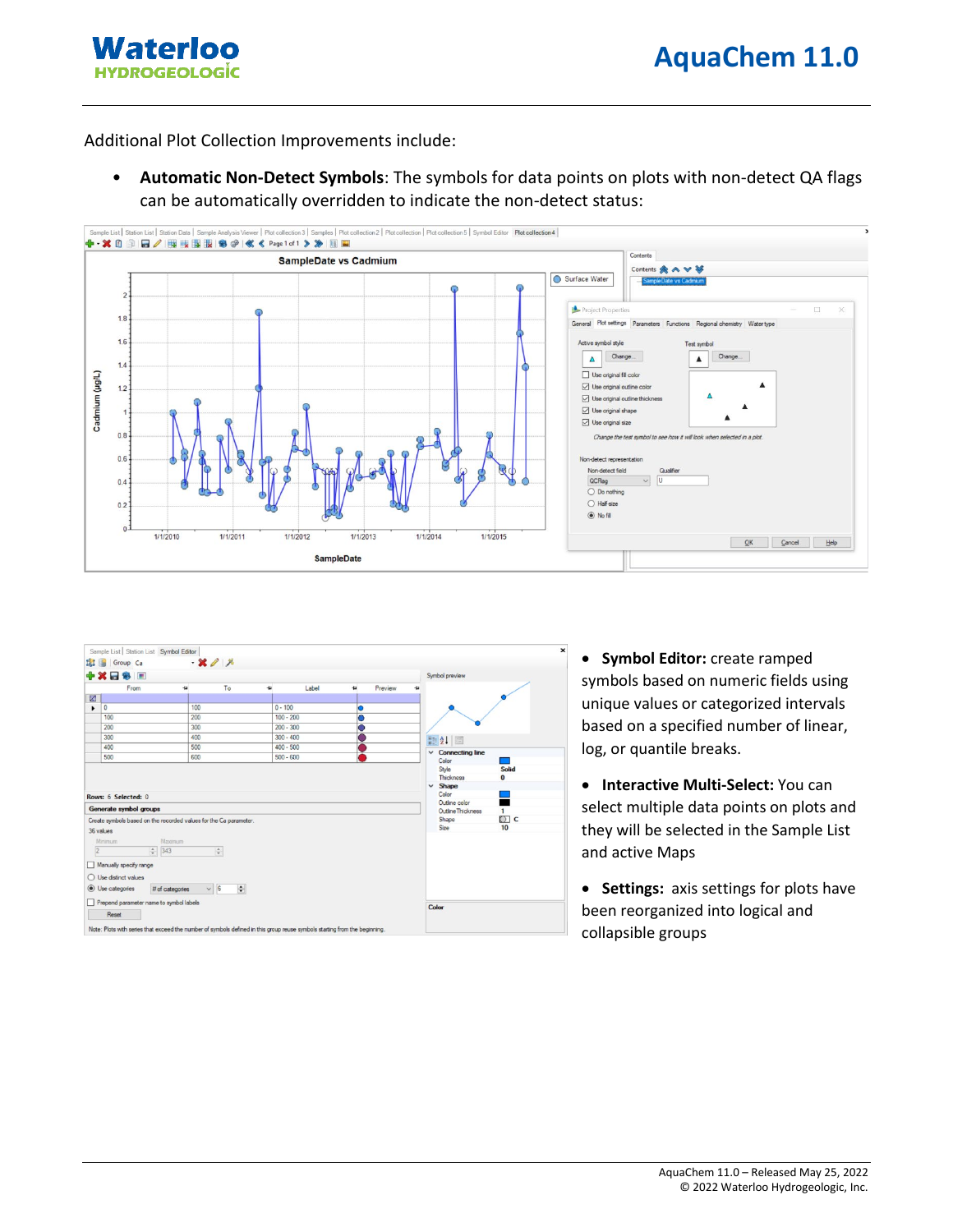



## **Data Management**

• **Custom Calculated fields and parameters**: designate a sample field or a parameter as a calculation-enabled in the Template Manager and insert values for selected samples based on a mathematical expression that can include parameters (with unit conversion) and common functions. Calculated parameters can be used throughout the application – including in the Map Viewer, Plot Collections, and R-Console.

| Test with the following sample:<br>Select<br>MW-1-02          |                             |              |                      |   |  |  |
|---------------------------------------------------------------|-----------------------------|--------------|----------------------|---|--|--|
|                                                               | Add parameter to expression |              |                      |   |  |  |
|                                                               | Mg                          | $\checkmark$ | eq/L                 |   |  |  |
|                                                               | Ca                          |              | ug/L                 |   |  |  |
|                                                               | Na                          |              | mol/L<br>g/L         |   |  |  |
|                                                               | Eh<br>κ                     |              | mmol/L               |   |  |  |
|                                                               | pH_field                    |              | meq/L                |   |  |  |
|                                                               | <b>ZA</b>                   |              | $ug/m^3$<br>$mg/m^3$ |   |  |  |
|                                                               | Name                        | $\land$      | ppmy                 | ́ |  |  |
|                                                               |                             |              | ppby                 |   |  |  |
| Expression<br>[Ca AS mol/L] + ([Ca AS mol/L] / [Mg AS mol/L]) | All measured parameters     |              | Concentration        |   |  |  |
|                                                               |                             |              |                      |   |  |  |
| Select<br>All stations                                        |                             |              |                      |   |  |  |
| Apply to all samples in the following sample set:             |                             |              |                      |   |  |  |
| Select<br>Ca (Fraction) (unit)                                |                             |              |                      |   |  |  |
| Parameter to calculate                                        |                             |              |                      |   |  |  |
| 畐<br>Calculate parameter values                               |                             |              | л                    | X |  |  |

| Custom calculated parameters                           |                                                                                                                                                                                                                                                             | Display name |                | CAS                                 |                    |                                               |              |          |
|--------------------------------------------------------|-------------------------------------------------------------------------------------------------------------------------------------------------------------------------------------------------------------------------------------------------------------|--------------|----------------|-------------------------------------|--------------------|-----------------------------------------------|--------------|----------|
| Name                                                   | <b>121</b> Parameter list import                                                                                                                                                                                                                            |              |                |                                     |                    |                                               |              | $\times$ |
| <b>ZA IA</b><br>Ca (Fraction)                          | Enter/paste a list of parameter names in the textbox below. Press the Find button to search the master chemicals list and find<br>matches. Press Import to add matched parameters to the project.<br>1.1.1.2-Tetrachloroethane<br>1.1.1.2-Tetrachloroethane |              |                | Match full name<br>Match short name |                    |                                               |              |          |
|                                                        | 1.1.1-Trichloroethane<br>1.1.2.2-Tetrachloroethane<br>1.1.2-Trichloroethane                                                                                                                                                                                 |              |                | Match CAS number                    |                    |                                               |              |          |
|                                                        |                                                                                                                                                                                                                                                             |              | ShortName<br>÷ | Name<br>٠                           | Formula<br>Ð       | Description <sup>®</sup>                      |              |          |
|                                                        | 1.1-Dichloroethane<br>1.1-Dichloroethene                                                                                                                                                                                                                    |              | 圂              |                                     |                    |                                               |              |          |
|                                                        | 1.2-Dichlorobenzene<br>1.2-Dichloroethane<br>1.2-Dichloropropane<br>1.3-Dichlorobenzene<br>1.4-Dichlorobenzene<br>Alkalinity<br>Benzene<br>Bromodichloromethane<br><b>Bromoform</b><br>Bromomethane<br>Calcium                                              |              | ь              | 1.1.1.2-Tetrachlor                  | 1.1.1.2-Tetrachlor | C <sub>2</sub> H <sub>2C</sub> <sub>14</sub>  |              |          |
|                                                        |                                                                                                                                                                                                                                                             |              |                | 1.1.1-Trichloroeth                  | 1.1.1-Trichloroeth | C <sub>2</sub> H <sub>3</sub> C <sub>13</sub> |              |          |
|                                                        |                                                                                                                                                                                                                                                             |              |                | 1.1.2-Trichloroeth                  | 1.1.2-Trichloroeth | <b>C2H3CI3</b>                                |              |          |
|                                                        |                                                                                                                                                                                                                                                             |              |                | 1.1-Dichloroethan                   | 1.1-Dichloroethan  | C2H4Cl2                                       |              |          |
|                                                        |                                                                                                                                                                                                                                                             |              |                | 1.2-Dichlorobenz                    | 1.2-Dichlorobenz   | C6H4Cl2                                       |              |          |
|                                                        |                                                                                                                                                                                                                                                             |              |                | 1.2-Dichloroethan                   | 12-Dichloroethan   | <b>C2H4Cl2</b>                                |              |          |
|                                                        |                                                                                                                                                                                                                                                             |              |                | 1.2-Dichloropropa                   | 1.2-Dichloropropa  | <b>C3H6CI2</b>                                |              |          |
|                                                        | Carbon Tetrachloride                                                                                                                                                                                                                                        |              |                | 1.3-Dichlorobenz                    | 1.3-Dichlorobenz   | C6H4Cl2                                       |              |          |
| Chloride<br>Chlorobenzene<br>Chloroethane<br>Chlomform |                                                                                                                                                                                                                                                             | $\epsilon$   | $4.60111 - 1$  | 4.4,00,11,1                         | 2011222            |                                               | $\mathbf{r}$ |          |
|                                                        |                                                                                                                                                                                                                                                             |              |                |                                     |                    |                                               |              |          |
|                                                        |                                                                                                                                                                                                                                                             |              |                | Rows: 15 Selected: 0                |                    |                                               |              |          |
|                                                        |                                                                                                                                                                                                                                                             |              |                |                                     | Find               | Import                                        | Close        |          |
|                                                        |                                                                                                                                                                                                                                                             |              |                |                                     |                    |                                               |              | .si      |

#### • **Parameter Handling**: automatically add a list of parameters based on its name or CAS number (before or during import) from the Chemical List and automatically delete parameters with no measurements in your project – this greatly improves automating parameter management.

• **Sample Set Creation**: Add a sample set condition based on exceedance of any parameter in a specified parameter group